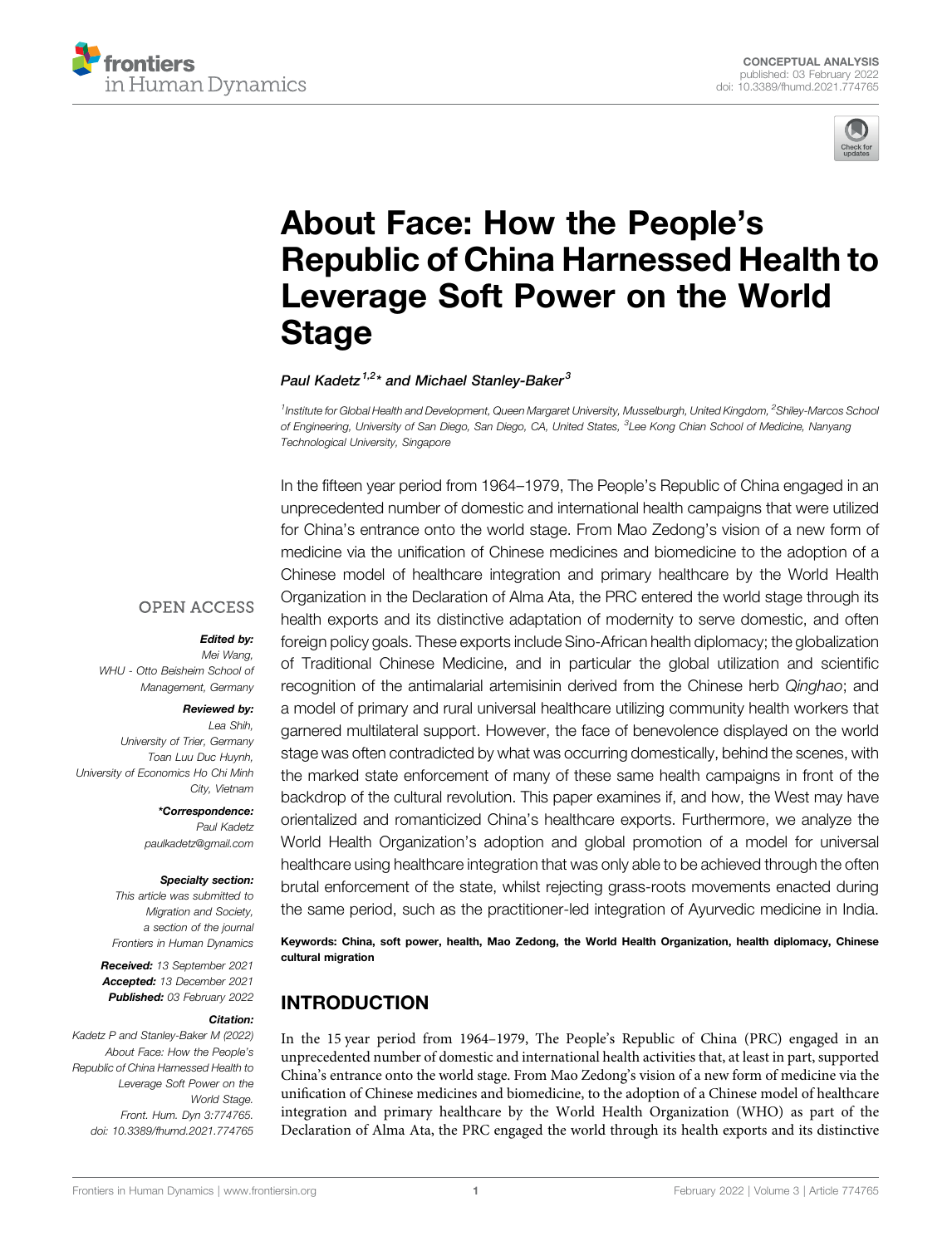adaptation of modernity to serve foreign policy goals. These health exports include Sino-African health diplomacy; the globalisation of acupuncture and traditional Chinese medicines; and the global export of a model of primary and rural universal healthcare utilising community health workers (ie; 'barefoot doctors'). However, the face of benevolence that the PRC was displaying on the world stage often contradicted what was occurring domestically behind the scenes -with the marked state enforcement of many of these same health polices. This paper will examine how China used health as a form of soft power for its entry on the world stage.

#### METHODS

This paper is a culmination of several separate qualitative research studies concerning China's historical healthcare integration, The World Health Organization's adoption of a Chinese Model of primary and rural healthcare, and historical Sino-African health diplomacy. Archival research, semistructured, targeted stakeholder interviews, and participant observation were conducted at state, local, and multilateral levels of analysis, particularly for research concerning Sino-African Health diplomacy. Participant observation was also employed in the Western Pacific Region Office of the World Health Organization. Data was analysed employing content analysis. All research presented underwent institutional ethical review, and strictly followed methods to protect the autonomy and confidentiality of all informants.

#### Theoretical Frameworks: Soft Power, Gifts, and Health

In their 1917 report, the Rockefeller Foundation proposed 'Dispensaries and physicians have of late been peacefully penetrating areas of the Philippine Islands and demonstrating the fact that, for purposes of placating primitive and suspicious peoples, medicine has some advantages over machine guns' ([Rockefeller Foundation, 1917](#page-10-0): 42). The Rockefeller Foundation was actually making a case for the use of soft power in diplomacy. According to Nye, 'power means an ability to change the behaviour of states; to get others to do what they otherwise would not' (1990: 154). Soft Power refers to power that does not require political coercion or military intervention. Thus, 'soft power is the ability to obtain preferred outcomes in international relations by attraction rather than coercion or payment' ([Nye, 2017\)](#page-10-1).

But how does one state 'attract' another? Historically, international relations have been supported by gift giving. The sociologist Marcel Mauss' deconstruction of the social act of gift giving, in his classic monograph 'The Gift,' can help unpack the complex motivations embedded in foreign aid. For Mauss, gifts are symbolic keys that open doors to political and economic relationships. He defines the gift as 'the present generously given even when, in the gesture accompanying the transaction, there is only a polite fiction, formalism, and social deceit, when really there is obligation and economic self-interest' [\(Mauss, 1990](#page-10-2): 43).

The Gift, therefore, establishes the crossing of a threshold, marking a symbolic entry into a relationship which is usually founded on non-equivalence and indebtedness, bound through webs of obligation [\(Adloff and Mau, 2006:](#page-10-3) 97). Mauss' conceptualization of gift giving is not restricted to western cultures. For example, consider how the Chinese concept of  $guanxi$  (关系) functions as an integral part of social, political, and economic relations, and how, like gift giving, guanxi creates bonds of mutual obligation and reciprocity that may build one's social capital, whilst perpetuating inequalities of power. Historically, the (specific) practice of gifting medicine for political ends in China dates back to at least the Tang dynasty, when the imperial house made a practice of giving gifts of expensive and exotic foreign medicines to imperial officials as reward for their allegiance and support. ([Fan,](#page-10-4) [2007](#page-10-4)).

Mauss' conceptualisation of gift giving will be applied to this paper to better understand how health -which, as suggested by the Rockefeller Foundation, may be considered the ultimate and indisputable gift of beneficence; a kind of trojan horse in which political and economic agendas may be conveniently hidden and transmitted among populations- was leveraged by China in order to become a major player on the world stage.

In this paper, we will examine four major health related activities that supported China's soft power on the world stage: 1) Mao Zedong's integration of Chinese medicines and biomedicine to redress inequitable rural healthcare access; 2) how this integration facilitated the global exportation of so-called Traditional Chinese Medicine that was further promulgated by the WHO's adoption of the Chinese medicinal herb, Herba Artemesia Annua (Qing Hao,青蒿) to treat Malaria, and Tu You You's subsequent Nobel Prize for her discovery of this application; 3) China's health diplomacy, particularly to African contexts; and 4) China's reentry into the United Nations, and the adoption of China's integrated healthcare model as a means to achieve universal healthcare by the WHO.

#### THE GIFT OF INTEGRATION: IT ALL BEGINS WITH MAO ... OR DOES IT

Anthropologist, Mary Douglas, refers to the inherent drive of social groups to make order and meaning out of chaos, as 'a unity of experience' (1966: 3). The literature on healthcare integration (defined here as the adoption of non-biomedical practices and/or practitioners into the biomedical healthcare system) reflects this idea of a unity of situated rationalities through terms such as 'unification' [Mao Zedong]; 'harmonisation' [ASEAN]; and, of course, 'integration' [WHO] [\(Kadetz, 2012\)](#page-10-5). Thus, the representation of a top-down coherence of order, as opposed to a dynamic, fluid, and grass-roots multi-plural order, is normatively depicted as necessary and beneficent for effective healthcare.

#### Ring Out the Old

The story of healthcare integration in the PRC is an outcome of the intense pressures China experienced from the nineteenth to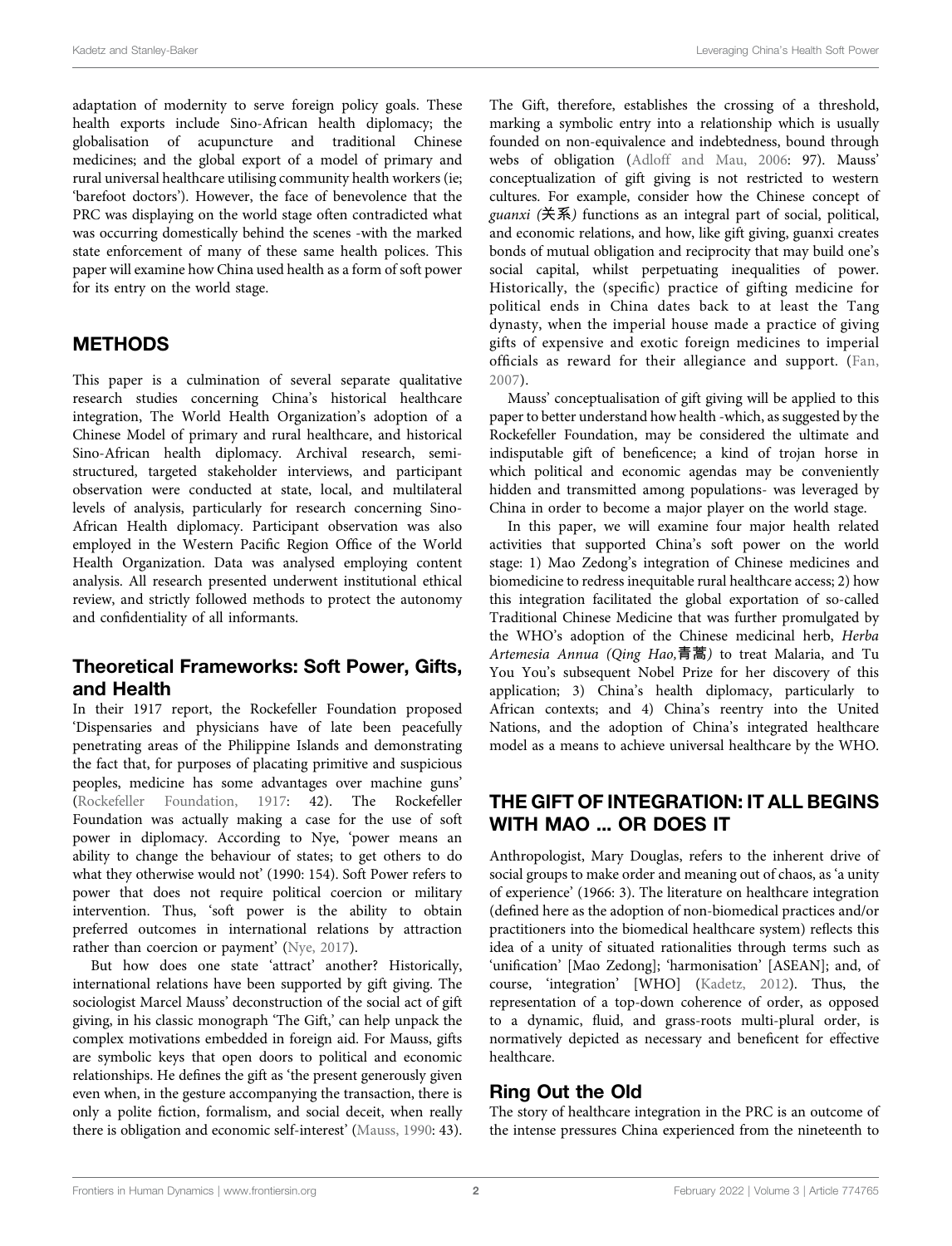twentieth centuries to bridge the divide: between the old China and modern China; between the superstitious and the 'scientific'; and between the authoritative knowledge of the west and local (geographic, political, and historical) understandings. The impact of these pressures on local healthcare practices and practitioners in China reached an impasse in the early Republican period.

At the heart of the Westernisation Movement (yangwu yundong 洋務運動) (c. 1860s–1890s), was the adoption of western knowledge and technology [\(Ma, 1995:](#page-10-6) 25). [Andrews](#page-10-7) [\(2014\)](#page-10-7) suggests that the modernization of the various schools of Chinese medicine, in particular, was an outcome of these pressures to modernize. 'Chinese physicians mobilized western knowledge as a resource to defend themselves and the values they aimed to uphold' [\(Andrews, 1996](#page-10-8): 2). Although a distinct shift in the Imperial Court's attitude toward modernity and biomedicine can be identified from the time of the Self Strengthening Movement (Ziqiang yundong 自强运动), c.1861 to 1895, it was not until after the Revolution of 1911 with the collapse of the Qing Dynasty, along with the Manchurian Pneumonic Plague (1910–1911) and the subsequent International Plague Conference (hosted by China), that the government truly embraced biomedicine<sup>1</sup> ([Wu, 1959](#page-11-0); [Andrews, 2014](#page-10-7)). A new metropolitan, biomedical elite was quickly established who worked in cities and catered to wealthy patients, and who 'were able to acquire some of the status and authority of the state' [\(Andrews, 1996](#page-10-8): 15).

Under Chiang Kai-shek and the Nationalist government, health became equated with national strengthening, and the Ministry of Health of China was inaugurated in 1928; representing the first steps toward a health bureaucracy under the Nationalist regime [\(Yip, 1982\)](#page-11-1). Having embraced western modernity, the Republican government set out to eradicate the various practices of Chinese medicine completely. Starting in 1914, the Ministry of Education proposed to abolish all Chinese medicine practices ([Ma, 1995](#page-10-6)).<sup>2</sup> This was followed by the 1929 bill entitled Abolishing the Old Medicine In Order To Clear the Obstacle for Health and Medicine that was adopted by the Ministry of Health<sup>3</sup> (ibid.). The domination of Chinese health organizations by western-trained physicians 'with their generally unsympathetic attitude toward traditional doctors and their attempts to regulate or even abolish traditional medicine, led to a prolonged and often bitter feud between the two groups' ([Yip,](#page-11-1) [1982](#page-11-1): 1,201).

However, there was a small contingent of scholar-practitioners of Chinese medicine known as the School of Merging [Chinese and western medicine] (huitong pai 匯通排), who, from the late nineteenth century to the end of the Republican era, sought to preserve Chinese medicine by hybridizing it with biomedicine [\(Scheid, 2001:](#page-10-9) 370). They promoted Chinese medicine as 'essential to Chinese culture' and were part of a larger national movement, which opposed the wholesale adoption of western culture ([Andrews, 1996:](#page-10-8) 15). Yet, they also believed it detrimental to ignore biomedicine, and instead sought to validate the impacts of Chinese medicine via biomedicine [\(Ma, 1995](#page-10-6)). 'Their efforts ranged across a wide spectrum from assimilation of certain western ideas into Chinese medicine to the use of biomedical knowledge to instigate total reform of Chinese Medicine' [\(Scheid,](#page-10-9) [2001](#page-10-9): 370–1). They attempted to standardize the teaching and practice of Chinese medicine through government licensing of schools and practitioners (ibid.). Yet, they simultaneously dismissed many Chinese 'popular medical practices as ignorant superstition unworthy of scholarly consideration' [\(Andrews, 1996:](#page-10-8) 16).

The School of Merging called for a huitong (會同), or synthesis of Chinese medicine and biomedicine. Several of these 'reformers' opened their own schools ([Ma, 1995\)](#page-10-6). 'The first of these, Liji Medical School, opened in 1885 and offered elementary western medical education courses such as anatomy, psychology, and public health' (ibid: 221). The school also offered a teaching hospital and a medical journal (ibid.). Although several of these modernised Chinese medicine schools opened during this period, none were documented to have survived the 1911 Revolution (ibid.). Nevertheless, these early attempts at a grass-roots integration of Chinese medicine with biomedicine introduced the possibility of 'modernizing' the practices of Chinese medicine, as well as suggested the potential future for healthcare integration into the consciousness of several influential reformers; reformers who were later to be subsumed into Mao's integration 'from above'.

#### Mao's Integration: The Enforced Redressing of Rural Healthcare Inequities in China

Lucas (1982: 1) maintained that the various political upheavals stemming from the 1949 revolution to the Cultural Revolution did not ultimately alter the basic policies of national medicine that were diffused across China in the late 1920s. 'There was little dispute in China that the Ministry of Health, established after the foundation of the People's Republic of China in 1949, was to function entirely on the basis of biomedicine' ([Taylor, 2005:](#page-11-2) 6). Mao's original platform for the Chinese Communist Party (CCP) was solely focused on modernizing China. During the formation of the CCP, Mao Zedong wrote his key text, 'On New Democracy' (Xin min zhu zhu yi lun 新民主主義論), published in 1940, in which he emphasized: 'We want not only to change a politically oppressed and economically exploited China, but also to change a China which has been ignorant and backward under the rule of the old culture into a China that will be enlightened and progressive' (quoted in [Taylor, 2001:](#page-11-3) 344). Four years later, Mao stressed: 'This type of new democratic culture is scientific. It is opposed to all feudal and superstitious ideas; it

<sup>&</sup>lt;sup>1</sup>At this conference, the Viceroy of Manchuria, Xi Liang, stated: 'We Chinese have believed in an ancient system of medical practice, which the experience of centuries has found to be serviceable for many ailments, but the lessons taught by this epidemic, which until practically 3 or 4 months ago had been unknown in China, have been great, and have compelled several of us to revise our former ideas of this valuable branch of knowledge' (Wu, 1959: 48).

<sup>2</sup> The Ministry of Education announced 'This Department has decided that all medical schools must provide courses of anatomy, chemistry and other sciences. Without these, one cannot study medicine' (Ma, 1995: 215).

<sup>&</sup>lt;sup>3</sup> According to this proposed law, all publications about Chinese medicines would be barred, and any schools of Chinese medicine would be closed (Ma, 1995).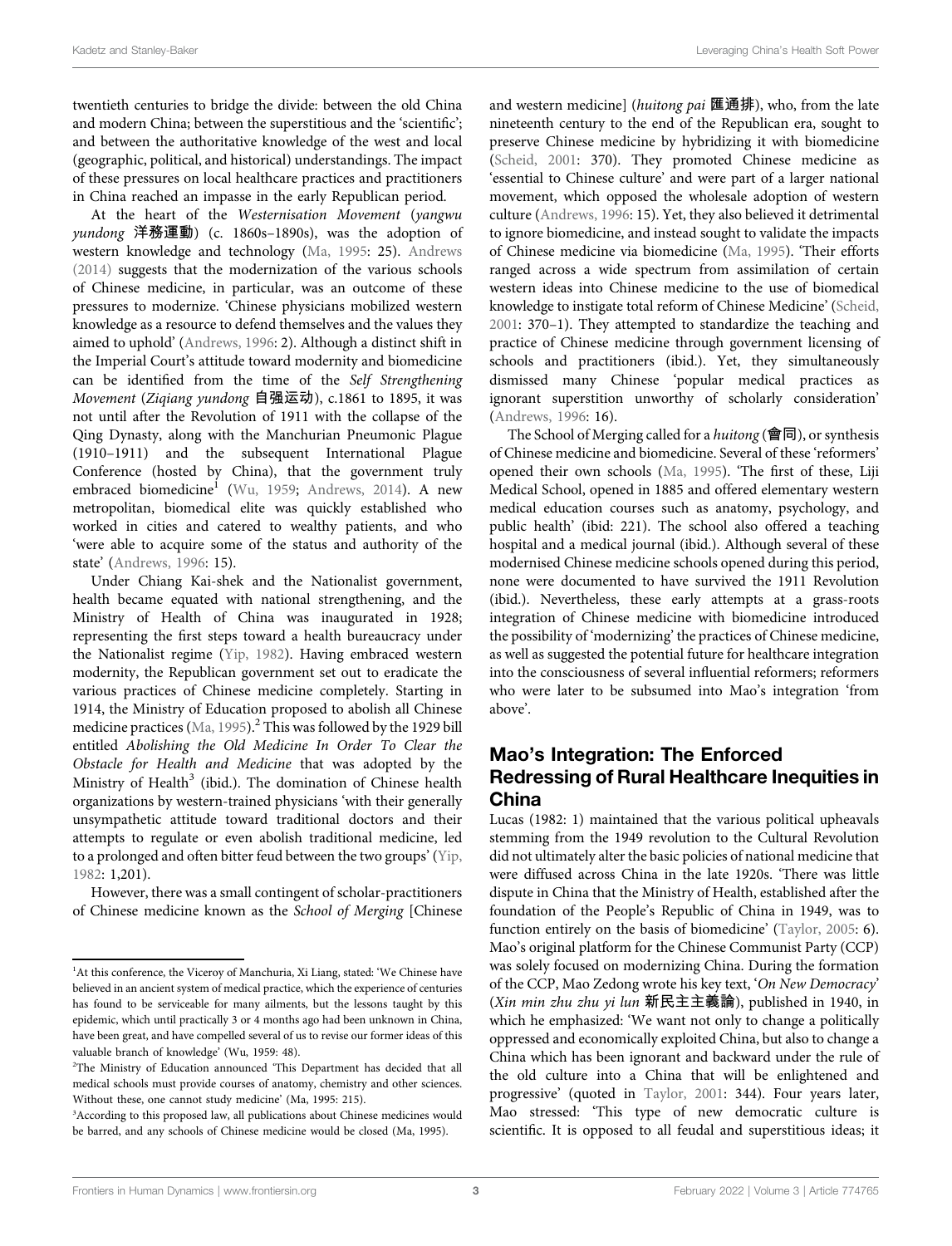stands for objective truth and for unity between theory and practice' (ibid: 345). In fact, Mao singled out Chinese medicine as a 'hindering factor toward the 'new democratic culture,' which required 'remolding' to become part of the revolutionary movement' (ibid.).

There are numerous conflicting reports concerning what Mao thought or said about Chinese medicine depending on when he said it and to whom. Regardless of Mao's rhetoric, modernizing healthcare in China presented a challenge for the CCP. Of the between 21,000 and 40,000 biomedical physicians practising in China in 1949, the vast majority catered to metropolitan elites; refusing to work in the poor rural areas dominating the Chinese landscape [\(Sidel, 1973:](#page-10-10) 20). This twotiered system resulted in a markedly increased inequity of rural healthcare that challenged the goals of the CCP and resulted in an immediate issue for the new government to address (ibid.). Mao began to address this disparity in his 1940 essay, On New Democracy. Interestingly, after disparaging Chinese Medicines in On New Democracy, Mao also states: 'If we only rely on the new medicine [biomedicine], we will not be able to solve our problems. Of course the new medicine is superior to the old medicine, but if they [the doctors of the new medicine] are not concerned about the sufferings of the people, do not train doctors to serve the people, and do not unite with the thousand old doctors of the old school in order to help them improve, then they will actually be helping the practitioners of witchcraft by callously observing the death of a large number of men. Our task is to unite with the old style doctors who can be used, and to help educate and remould them. In order to remould them we must first unite [with them]' (quoted in [Taylor, 2001:](#page-11-3) 346).

Hence, Mao's criteria for the development of a 'New Democracy' demanded that practices, including healthcare practices, must be new  $(xin$  新), scientific (keuxue 科學), and unified (tuanjie 團結) [\(Taylor, 2001:](#page-11-3) 344). Thereby, the 'old style doctors' (Jiu yisheng 舊醫生) were to be modernized and united with the 'doctors of the new medicine' (*Xin yi* 新醫), in order to improve human resources that will serve to remedy inequitable rural healthcare access; which was not being addressed by depending on the urban, elite biomedical physicians. Furthermore, barefoot doctors (chijiao yisheng, 赤脚医生), community health workers, who were chosen by their communes to receive basic training in both biomedicine and Chinese medicine, represented the embodiment of this integration at the most local level of rural healthcare. On New Democracy foreshadows many of Mao's future concerns and actions for rural healthcare.

What ultimately motivated Mao to promote the Chinese medicine he formerly disparaged is debatable. However, Mao's shift needs to be understood within the particular political context of the breakdown of Sino-Soviet relations; a political event which caused Mao to adopt a kind of 'practical nationalism' that served to justify survival by means of China's own resources. This nationalism is reflected in Mao's statement that 'Chinese medicine is a great treasure house'; inferring that Chinese cultural genius of the past can be mined for contemporary science and, potentially, for global distribution. Similarly, we can question if

this repackaging and 'scientisation' of the practices of Chinese medicine to suit communist tastes might not also have been employed to visibly demonstrate the fruits of Chinese communism.

Mao's situation in the 1950s was similar to the quandary that Fidel Castro later faced in the 1990s, when, what is now known as Medicina Traditional y Naturale (ie; Traditional and Natural Medicine), was developed in order to fulfil the promise of the Cuban communist constitution for universal healthcare; following the severe reduction of healthcare resources with the dissolution of Cuba's main trading partner, the USSR, and the concomitant increased severity of the US embargo to Cuba [\(Kadetz and Perdomo, 2011\)](#page-10-11). Thus, might integration of Chinese medicine with biomedicine ultimately have served as a means to save the CCP from losing face, particularly given the, then, rural majority of the PRC?

#### Speaking of Integration

Throughout the 1940s, Mao continued to stress the political slogan that 'Chinese and western medicine should join together' (zhongxiyi tuanjie 中西醫團結) [\(Taylor, 2001](#page-11-3): 361). But the integration of Chinese medicine and biomedicine was only meant to be a first step toward Mao's final goal of unification [\(Taylor, 2005\)](#page-11-2). Mao sought to alter Chinese medicine via biomedicine in order to yield a new unified medicine that was neither traditional medicine nor biomedicine, but a modern Chinese hybrid meant to be greater than the sum of its parts (ibid.). $4$ 

However, Mao was met with tremendous resistance from practitioners, as well as from the CCP, and ultimately was only able to achieve the first step of unification, (i.e. integration) ([Taylor,](#page-11-2) [2005\)](#page-11-2). From the mid-1950s, Mao specifically called for integration of biomedicine and Chinese medicine with the slogan 'Chinese and Western medicine should be integrated' (zhongxiyi jiehe 中西醫結 合) [\(Taylor, 2001:](#page-11-3) 361). Similar to the aims of the School of Merging, the process of what Mao called integration was meant to 'raise Chinese medicine to a higher' scientific level, comparable to biomedicine ([Taylor, 2005](#page-11-2)). Thus, integration in China was to be the standardization of, what were at the time, the many different schools of Chinese medicine practice along a biomedical framework ([Unschuld, 1985](#page-11-4)).

To achieve integration, Mao employed biomedical physicians, primarily from the Ministry of Health, as well as from biomedical schools, such as the Rockefeller-funded Peking Union Medical College (PUMC), to comb through the practices of Chinese medicine and remove any superstitious or spiritual elements, whilst maintaining those elements that were more aligned with biomedicine and capable of being standardised [\(Taylor, 2005](#page-11-2)).<sup>5</sup>

<sup>&</sup>lt;sup>4</sup>It is interesting to note, that though the WHO acknowledges their adoption of Mao's model of integration, any mention of his intended goal of unification toward a new hybrid medical system, cannot be located in the WHO literature reviewed [not available in Crossref].

<sup>5</sup> According to Zhu Lian, an early proponent of integration in the CCP; 'Reform does not mean that Chinese medicine should drop all its original theories [...] instead we need to choose those areas of ancient medicine which are appropriate, drop those areas which are not appropriate, use scientific methods, sort out the experience [...] so as to improve its scientific theory' (quoted in Taylor, 2001: 360).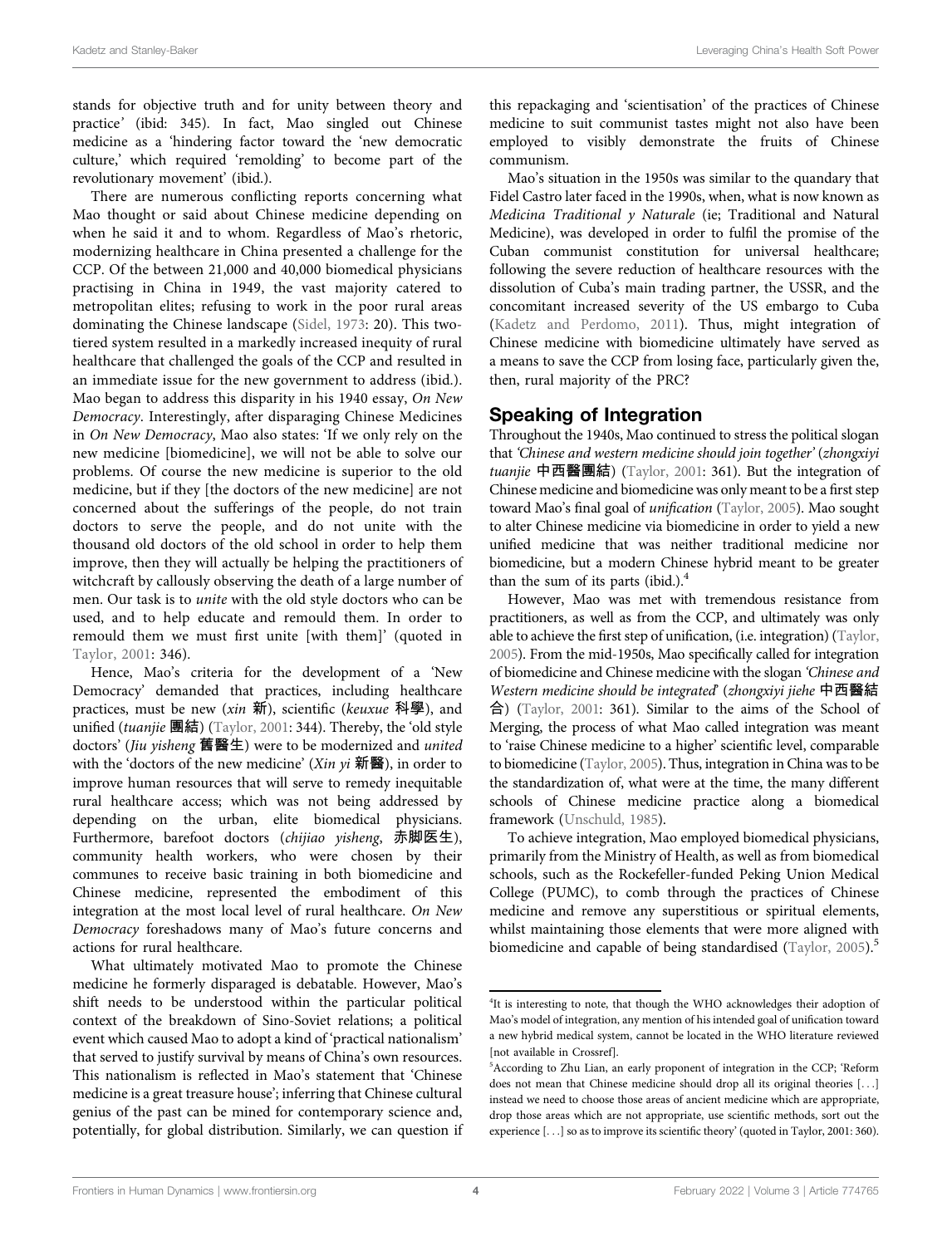In this manner, what was to become the normative representation of healthcare integration was, in actuality, a hybridization process of both Chinese deculturation and Eurocentric biomedical acculturation. What was developed by these biomedical physicians is what is now generically referred to (in English) as traditional Chinese medicine or TCM, commonly referred to in Chinese as *zhongyi* (中医)<sup>6</sup> or 'Chinese medicine', as opposed to simply 'medicine' or  $yi$  ( $\mathbb E$ ). Eventually, TCM was incorporated into hospitals and clinics throughout China and employed for any given patient in combination with biomedicine ([Hsu, 2018\)](#page-10-12).

The confusion often surrounding China's representation of healthcare integration is that the practice of using TCM in hospitals or clinics in conjunction with biomedicine is what is being identified as integration. However, what is portrayed as integrated, in this instance, is itself an already integrated system of various schools of Chinese medicine practices that were standardize by biomedical physicians. Although TCM may be differentiated from the varied practices of its precursors, even the different schools of Chinese medicine are arguably more standardized than most local healing practices worldwide. Hence, it is important to acknowledge that, in actuality, few local health practices in the world are as standardized, or even capable of being as standardized, as integrated TCM or its many precursors.

## EXPORTING [THE GIFTS OF] CHINESE CULTURE: THE GLOBALIZATION AND RECOGNITION OF TRADITIONAL CHINESE MEDICINE

The integration of the myriad schools of Chinese medicine into a single standardised form, served to facilitate its dissemination as a global export, thereby, realising Mao's proclamation of Chinese Medicine's status of 'national treasure'. 'The total value of TCM import and export in 2016 was 4.6 billion USD, accounting for 4.45% of the total value of the import and export of Chinese pharmaceutical products' ([Lin et al., 2018:](#page-10-13)1). Chinese medical practices were exported through several venues.

Historically, trade has offered a fundamental platform for cultural exchanges, including medical practices. For example, China has a long history of trade with the African continent, dating to the 1st century CE. 'Africa attracted China as early as the T'ang dynasty (A.D. 618–907)'; and during the Song dynasty (A.D. 1127–1279), 'Chinese shipping was common throughout the western reaches of the Indian Ocean ([Rotberg, 2009](#page-10-14): vii). A Chinese cartographer, Zhu Siben朱思本 (1273–1337),

assembled one of the first maps of the Southern region of the African continent in 1320, which actually predates any western map by 150 years ([Harley, 1994](#page-10-15)). During the Han Dynasty (208 BCE to 220 CE), the development of the Silk Road provided a means for trade between China and Africa ([Sun and Lancaster, 2013](#page-11-5)). The first cultural exchanges between China and Africa undoubtedly resulted from these exchanges of trade.

Similar to the impact of the movement of cultural outputs via trade, is the movement of people via migration. From the mid-19th century, with the so-called 'coolie migration', an estimated 40 to 45 million Chinese migrated from China to more than 180 countries [\(Tan, 2013\)](#page-11-6). However, global migration of Chinese was in effect well before the 19th century. For example, some of the first Chinese to arrive in colonial Africa in the 17th century, particularly to the Dutch-occupied Cape, were convicts or exconvicts, banished to the Cape from Batavia in the former Dutch East Indies [\(Armstrong, 1997\)](#page-10-16). The convicts who chose to remain in Africa after the completion of their jail terms were classified as 'free blacks' [\(Yap and Man, 1996](#page-11-7): 6). Similar to the diaspora of Chinese migrants to other contexts, 19th century labour migrants were contracted through colonial empires. 'After the Opium Wars of the 1840s and 1850s, China was forced by the colonial powers to reduce restrictions on Chinese emigration, which saw the beginning of large-scale movements of Chinese overseas in the form of the coolie trade' [\(Mohan and Tan-](#page-10-17)[Mullins, 2009](#page-10-17): 592; [Yap and Man, 1996](#page-11-7)). The migrants came to Africa believing in the prospect of a better financial future, even though, in reality, hardship and sometimes indentured servitude awaited poor Chinese migrants.

Although both the Chinese Diaspora and international trade may have introduced Chinese herbal medicines, acupuncture, and other medical practices into myriad ports of arrival, Chinese medical practices were not mainstream, particularly in the West. However, in 1971, the U.S. National Security Advisor, Henry Kissinger, made a secret visit to China to lay the groundwork for then, President Nixon's visit to China in 1972. Kissinger was accompanied by a New York Times reporter, James Reston, who required an emergency appendectomy while in China, and was treated with acupuncture for post-surgical pain. Reston's front page New York Times' reports of his experience with acupuncture was one of the first of such testimonials to reach the mainstream western media [\(Li, 2014\)](#page-10-18).

Myriad similar factors resulted in the extensive penetration and utilization of Chinese medical practices throughout the world. As of 2007, in the U.S. alone, there were about 40,000 acupuncturists who practice under a national board certification system; nearly a hundred schools of acupuncture; and 10–15% of federal funding for complementary and alternative medicine that was allocated for acupuncture research ([Li, 2014\)](#page-10-18). Approximately 6.8% of American adults have used acupuncture, with a total treatment number of 17, 600, 000 annually, and spending \$823 Million USD out of pocket for acupuncture (ibid.). Furthermore, the Chinese government continues to develop and expand their reach in the marketplace. According to [Guanne \(2021\),](#page-10-19) The One Belt, One Road Development Plan for Chinese Medicine (2016–2020), already reached its target of building 30 overseas centres of Chinese medicine in 2018.

<sup>&</sup>lt;sup>6</sup>Formally, TCM has been referred to as *chuantong zhongyi* (傳統中醫) by Ma Kanwen during the 1970s. However, prior to the introduction of biomedicine from western missionaries, there was no need to differentiate Chinese medicines from the biomedicine of the west, and medicine in China was simply called Yiyao (醫藥) or medicine. During the Republican Era and the construction of the modern Chinese state, Chinese medicine was known as Guoyi (國醫), or 'state-sanctioned medicine'; simultaneously associating cultural nationalism with statism [\(Lei,](#page-10-20) [2014:](#page-10-20) 110).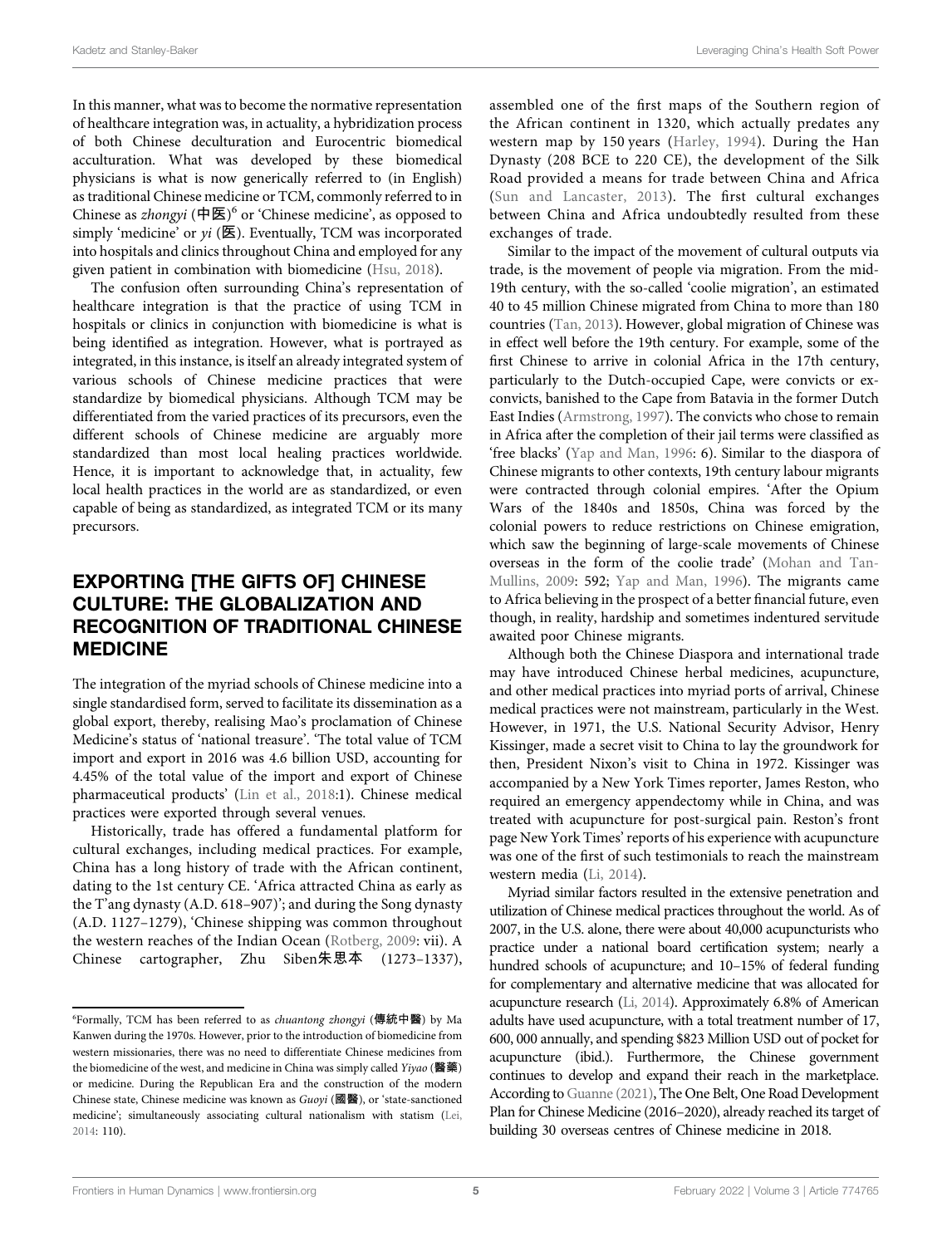Other factors that have supported the global dissemination of Chinese medicines include the acceptance of foreign students into China to study TCM, beginning in the 1970s; the western youth counterculture movements and their embrace of Orientalism in the 1960s; and, most notably, the global success of the Chinese herb, Qinghao (青蒿, Herba Artemesia Annua) in treating malaria.

Tu Youyou (awarded the Nobel Prize in 2005 for her discovery that artemisinin, an extract from Qinghao, was effective at inhibiting the malaria parasite) was actually one of the biomedical professionals trained in Chinese medicines (from 1959–1962) under Mao's efforts to integrate biomedicine and Chinese medicines ([Nobelprize.org, 2021\)](#page-10-21). Drug-resistance of the malaria causing plasmodium falciparum to quinoline therapies resulted in the need for alternatives. In reviewing the ancient Chinese herbal medicine literature for the treatment of malaria, Youyou tested Qinghao among the numerous herbs identified (ibid.). A drug effective in the treatment of malaria was produced from an active ingredient of Qinghao, artemisinin (ibid.).

In myriad ways, Youyou's work fulfilled Mao's portrayal of Chinese medicines as a national treasure to be exported and recognised worldwide, and was highlighted in her depiction of Chinese medicines as a gift in her Nobel Prize acceptance speech entitled: 'Discovery of artemisinin - A Gift from Traditional Chinese Medicine to the World' (ibid.). However, it was the World Health Organization who effectively propelled the drug from bench to bedside with their 2001 endorsement of Artemisinin-based combination therapies (ACTs) for first-and second-line treatment for uncomplicated P. falciparum malaria, and well as for chloroquine-resistant P. vivax malaria [\(World](#page-11-8) [Health Organization, 2018:](#page-11-8) 1). As we will see, this was not the first time the World Health Organization markedly enhanced the PRC's status on the global stage because of their work in healthcare.

All of these activities resulting in the global dissemination of Chinese medicines have effectively actualized Mao's projects to fulfil the promise of Chinese medicines as a national treasure; one that bridged the PRC's entry onto the world stage. However, another prominent means for the world-wide dissemination of Chinese medicines has been through China's health diplomacy.

## DO ONTO OTHERS: CHINA'S 'RE-ENGINEERED' GIFTS OF SOFT POWER

For the purposes of this paper, we can think of health diplomacy as a form of soft power in which healthcare aid is used to improve political, economic, and/or cultural ties between donor and recipient countries in keeping with the foreign policy goals of the donor state. However, the practice of health diplomacy does not share a standardized, systematized, or universalized ideology. The numerous ideologies that have become embedded in China's foreign policy and health diplomacy can be understood as a function of the particular political agenda in Beijing at any given period. However, China's health diplomacy can be traced back to a particular ideological understanding of the function, structure, and role of aid in diplomatic relations, developed in the 1950s.

In April 1955, China and other 'developing' countries began to establish both political and economic ties to Africa at an international conference in Bandung, Indonesia. One of the primary outcomes of this conference was the development of a novel regional approach that was to become a normative ideology, characterizing South-South foreign policy and international cooperation, and that offered a marked alternative to the predominant American ideology of the 'Washington Consensus,' emanating from post-World War II reconstruction and the Truman Doctrine. Central to the ideology developed in Bandung are the so-called 'Five Principles of Peaceful Coexistence', first articulated by China, India, and Burma, which established the foundations of Chinese and Indian foreign policy, as well as Asian regional diplomacy in general; particularly within the Association of Southeast Asian Nations (ASEAN). Then, in 1964, Zhou Enlai announced that Beijing's policy toward sub-Saharan Africa would be based on both the Five Principles, as well as the 'Eight Principles of Economic Aid'. Most significant to both were the ideas that aid should not violate the recipient's sovereignty, and that aid should be offered without conditionalities, both of which have remained a cornerstone of China's foreign aid practices.

In addition to these policies, China has consistently represented itself as a unique and irrefutable alternative to western aid by being a natural ally of low-income countries in the fight against 'imperialism and hegemony' of the superpowers. But moreso, China portrayed itself as the leader of the so-called 'third world'. Unlike the Soviet Union, the Chinese government presented itself to African states as a patron that rejected the imperial mandates of Western powers (particularly those of the USA) and understood the unique struggles of peasant movements.

China has a long, often unacknowledged history of providing foreign aid to Africa, that was built upon mutually beneficial partnerships that emphasized the term 'cooperation'. China successfully characterized its relationships in Africa as equal, strategic partnerships of similarly-developing 'sister' countries in which mutually-beneficial cooperation replaced colonial paternalism. However, as discussed in Mauss' conceptualization of The Gift, 'assistance programs do not exist apart from the relationships among the participants' [\(Gergen and Gergen, 1971\)](#page-10-22). And to categorize China's development/aid policies as entirely free of conditionalities, regardless of Beijing's rhetoric, is simply not accurate. For, in order to be considered for Chinese aid, states have been obliged to support the 'One China' policy, in which the Republic of China (Taiwan) is not to be recognized as a separate state from the PRC. Regardless of the presence of this ideological conditionality within a discourse of 'no strings', China has successfully presented itself as a natural ally of low-income countries, and has enhanced its credibility among African governments, achieved, at least in part, through Sino-African Aid. Overall, China's aid to other countries 'has been increasing by 25% annually, reaching US\$7 billion in 2013,' with 52% of all types of overseas aid concentrated in Africa, a majority of which has been invested in infrastructure, including buildings, factories, human resources, substantial loans, and health diplomacy [\(Tang et al.,](#page-11-9) [2017](#page-11-9): 2595). Although health diplomacy is but one element of China's engagement with Africa, it has played a predominant role.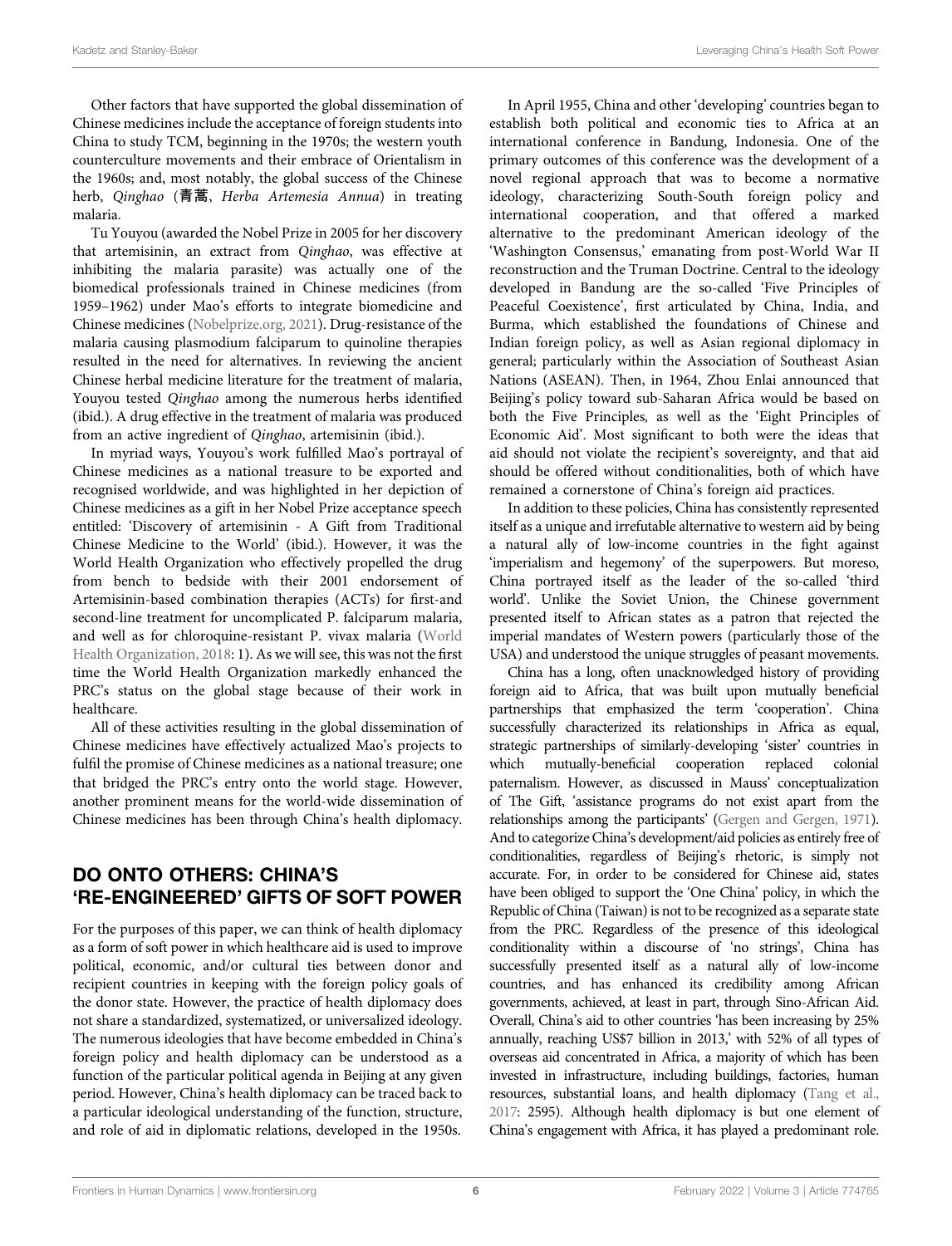In 2014, 45.7% of China's health aid was reported to be specifically targeted for Africa ([Liu et al., 2014\)](#page-10-23). Though considerably less than the contributions from many high income OECD-DAC countries, China's total health aid to Africa is estimated at \$150 million usd annually [\(Tang et al.,](#page-11-9) [2017](#page-11-9)). Historically, China's health diplomacy may have been particularly successful in African contexts because of the actual health care interventions involved and because the structure of Chinese health diplomacy is significantly different from the normative health aid from Western donors. Professional human resources have always been a central component of Sino-African health diplomacy. Since the first medical team arrived in Algeria in 1963, more than 23,000 Chinese medical personnel have served in 47 different African states and treated at least 180 million patients ([Liu et al., 2014](#page-10-23); [Tang et al., 2017;](#page-11-9) [Youde, 2010](#page-11-10)). Historically, Chinese Medical Teams (CMTs) have been specifically targeted for rural, under-served communities with limited access to healthcare. CMTs are also noteworthy for including practitioners of traditional Chinese medicine (i.e., acupuncturists and herbalists), in addition to conventional biomedical personnel; which may have helped to further disseminate Chinese medical practices. For example, Chinese herbal remedies have been welcomed in many African contexts, where many local informal healthcare economies were already dominated by the use of herbals.

In addition to human resources, essential medicines, herbs, and acupuncture, China has also been integral in the development of healthcare infrastructure, both through the construction of hospitals and clinics throughout Africa and in the training of African medical students in China. According to informants interviewed, these healthcare provisions have both enhanced China's image in the eyes of ordinary Africans and engendered a trust in Chinese medical products [\(Kadetz, 2013\)](#page-10-24). [Brautigam](#page-10-25)'s [\(2009\)](#page-10-25) finding that 'China gives Africans more respect than they get from the West' was corroborated by several patient informants interviewed for this research. This may, in part, be an outcome of the fixed durations of many health interventions from the 'global north,' which often lack a follow-up from which sustainability can be assessed. According to [Brautigam. \(2009\)](#page-10-25), 'For the West, once a project ends, it is turned over to the government, and donor involvement usually ends.' One outcome of this 'Western approach' is that even if projects have fulfilled the donors' specific short-term goals, many are unsustainable in the long term. However, China's projects are unsustainable specifically because CMTs will return to the same hospitals year after year, rendering local interventions unnecessary, whilst creating dependency on the CMTs.

Regardless of the actual long-term impacts of Sino-African health diplomacy, these gifts have had a marked soft power impact that may have, at least in part, been responsible for the PRC's re-entry into the United Nations in 1971. Although China was a member of the United Nations from its inception in 1948<sup>7</sup>,

the CCP's separation from the former Republican party of the Guomingtang in 1948, resulted in the division of China into the People's Republic of China and the Republic of China [\(Siddiqi,](#page-10-26) [1995](#page-10-26)). The UN agencies not knowing which 'China' to recognize as 'The China', eventually, with the support of the United States and other prominent Western nations, recognized the Republic of China as 'China' for diplomatic purposes (ibid). It was not until 1971, after the return of full membership to Soviet and other socialist states, in addition to the decolonisation of many African countries, that the decision of 1950 was reversed. The PRC's return to the United Nations was predominantly achieved through the vote of African states who supported a One-China policy, purportedly as an outcome of China's aid and diplomacy with African States ([Wang, 1996\)](#page-11-11). Despite U.S. opposition, the PRC was now recognized as the UN member state of China and the Republic of China (ie., Taiwan) was expelled 'from the place they unlawfully occupied at the UN and in all organizations related to it' [\(American Society of](#page-10-27) [International Law, 1972\)](#page-10-27). This diplomatic shift had marked consequences in Chinese visibility and power, for as [Nye](#page-10-28) [\(2004\)](#page-10-28) identifies, participation in multilateral institutions, such as the United Nations, can provide a soft power platform for a country.

However, another significant health event that facilitated the PRC's entry onto the world stage was the adoption of China's primary healthcare model to achieve the WHO's goal of 'Health for All'; first by the World Health Assembly in 1976, and subsequently by the World Health Organization in the Declaration of Alma Ata in 1977.

## UNPACKING THE WORLD HEALTH ORGANIZATION'S ADOPTION OF AN ENFORCED MODEL OF HEALTHCARE

In May 1977, the World Health Assembly of the World Health Organization announced its target of universal healthcare coverage for all by the year 2000; codified the following year in the Declaration of Alma Ata. Mao Zedong's utilisation of existing resources to achieve extensive rural healthcare coverage –including: the development of the primary level of rural healthcare; the training of community health workers; and the integration of local healthcare practices and practitioners into the biomedical healthcare system– was adopted by the WHO and embedded in the Declaration of Alma Ata as a means to achieve 'health for all'. However, 8 months previously, on September 9, 1976, Mao Zedong died, and with his death followed the rapid dissolution of rural healthcare coverage in the People's Republic of China. The Declaration of Alma Ata was adopted at the WHO's World Conference on Primary Healthcare in September 1978. Three months later, Mao's successor, Deng Xiaoping, instituted the first economic reforms of the PRC (Gaige kaifang, 改革开放) leading to the current economic system of state capitalism accompanied by an ongoing cycle of healthcare policies and reforms that have, to the present, sought to return rural healthcare coverage to its former capacities under Mao.

<sup>&</sup>lt;sup>7</sup>And, in fact, the Chinese delegate at the UN Conference on International Organization in 1945, Dr. T.V. Soong, was identified as 'the first person to suggest the founding of a single international health organisation' ([Siddiqi,](#page-10-26) [1995:](#page-10-26) 110)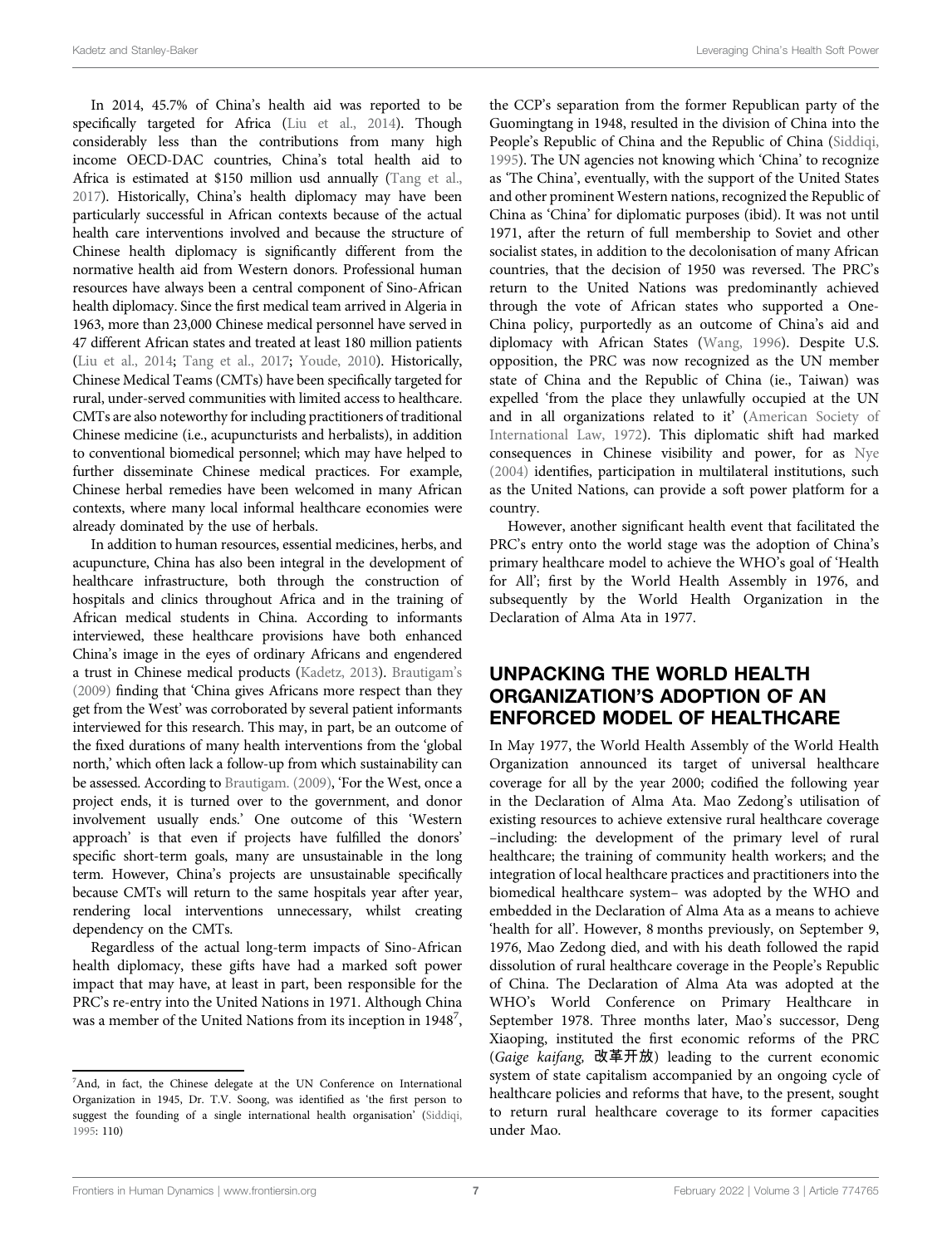The World Health Organization was formed as a technical agency of the United Nations in 1948 ([Lee, 2009\)](#page-10-29). Vertical disease treatment programming (which focuses on the eradication of a communicable disease, such as smallpox, or of a group of communicable diseases) was the dominant paradigm for WHO interventions, regardless of the more horizontal, social medicine, prevention, and healthcare resource building focus of its charter. Part of the reason for the preferential use of vertical programming at the WHO may be a consequence of the political economic dominance of a US agenda, that favoured vertical programming, following the departure of the Soviet Union, the PRC, and other communist countries shortly after the WHO began operations in 1949 [\(Brown, 1979\)](#page-10-30). The Washington agenda sought 'modernization with limited social reform' ([Brown et al.,](#page-10-31) [2006](#page-10-31): 65), which included the global market expansion of American pharmaceutical corporations and a concomitant emphasis on treatment, instead of prevention. Hence, the policy decisions and embedded frameworks of the WHO were, at least in part, a reflection of the agendas of larger international political economic alliances and hierarchies of power. Therefore, the WHO's marked shift in emphasis toward universal primary healthcare and preventative medicine via horizontal programming during the 1970s was novel and noteworthy.

Several factors are believed to have supported the adoption of what came to be known as Comprehensive Primary Healthcare (CPHC). These factors include:

- 1) a renewed appreciation in the 1960s of the need to strengthen healthcare infrastructure after assessing the failure of several vertical programs in low-income settings, such as malaria eradication programs;
- 2) the WHO's efforts to redress rural healthcare coverage which date to the 1960s;
- 3) the influence of the WHO's then director general, Halfden Mahler, and his prioritization for covering basic health needs;
- 4) the influence of the Soviet Union and their support for the horizontal promotion of national health services, which developed into primary healthcare services at the community level;
- 5) the readmission of the PRC as a member state of the World Health Assembly in 1973;
- 6) the support of several African nations (who had received aid from the PRC) for China's healthcare approach;
- 7) the world economic recession of the 1970s;
- 8) and the growing acknowledgment, especially in the west, of the PRC's success in rural health coverage [\(Litsios, 2004;](#page-10-32) [Lee,](#page-10-29) [2009](#page-10-29); [Huang, 2010](#page-10-33); [Kadetz, 2013](#page-10-24)).

This last factor was particularly instrumental in inspiring the World Health Assembly to launch the 'Health for All by 2000' campaign. According to the former deputy director general of China's Department of Rural Health Management, in attempting to resolve the challenges identified in the 1970s, related to the health-cost burden and unequal distribution of health resources, the WHO conducted research in nine countries, including four cooperation centres in the PRC ([World Health Organisation,](#page-11-12) [2008](#page-11-12)). Also during this period, the normative biomedical

healthcare model of disease eradication 'was failing to meet the basic needs of populations' in low-income countries and became an increasingly untenable model ([Lee, 2009](#page-10-29): 73). All of these factors, coupled with the marked gains of community-based models (particularly in Latin America and Bangladesh), which reflected significantly improved health outcomes despite resource-poor conditions (particularly in Cuba and Kerala), in addition to the purported success of the barefoot doctor program in the PRC, promulgated a paradigm shift in the WHO's approach to healthcare in low-income countries (ibid.).

This shift from a more vertical to a more horizontal approach, which supported an understanding of health as a human right, was endorsed by all 134 World Health Assembly member states attending the WHO conference at Alma Ata [\(Brown et al., 2006\)](#page-10-31). The outcome of this conference (ie., the 1978 Declaration of Alma Ata), was a bold attempt by the WHO to achieve universal healthcare by prioritizing the development of primary healthcare resources. However, the WHO's vision for primary healthcare, which emphasized strong basic healthcare services at the most local community level, was challenged at a post-Alma Ata Rockefeller Foundation sponsored conference, for being too expensive, too broad, and too horizontal in implementation to be seriously considered for addressing universal healthcare [\(Magnussen et al., 2004](#page-10-34)). In its place, 'a rationally conceived, best data-based, selective attack on the most severe public-health problems' was proposed [\(Walsh and Warren, 1979:](#page-11-13) 970). In other words, the normative vertical curative approach that addresses the treatment of particular diseases, was (ironically) presented as 'the most effective means of improving the health of the greatest number of people' (ibid.).

This newly labelled approach of 'Selective Primary Healthcare' (SPHC), which was solely concerned with infant and child health,<sup>8</sup> was touted as the best possible option for low-income countries 'until comprehensive primary healthcare can be made available to all' [\(Walsh and Warren, 1979](#page-11-13): 970). This approach was supported by then World Bank president, Robert McNamara, and donor agencies including USAID, the Ford Foundation, and the Rockefeller Foundation ([Brown et al., 2006](#page-10-31)). In other words, this decision was heavily orientated toward US policy and political economic considerations. The new Director of UNICEF, another American, James Grant, adopted SPHC as the framework through which UNICEF would immediately operate (ibid.). Thereafter, a partition was placed between the WHO's approach of Comprehensive Primary Healthcare and the Selective Primary Healthcare approach of UNICEF, and a debate was born in international health circles, which has continued for the past 4 decades.

Yet, Mao's model to redress rural healthcare access through community health workers and the integration of nonbiomedical practices and practitioners into the formal healthcare system was quietly and independently adopted by

<sup>8</sup> Selective Primary Healthcare at UNICEF was 'operationalized under the acronym "GOBI" (i.e.; Growth monitoring to fight malnutrition in children, Oral rehydration to fight diarrheal diseases, Breastfeeding and Immunizations)' ([Brown et al., 2006](#page-10-31): 67).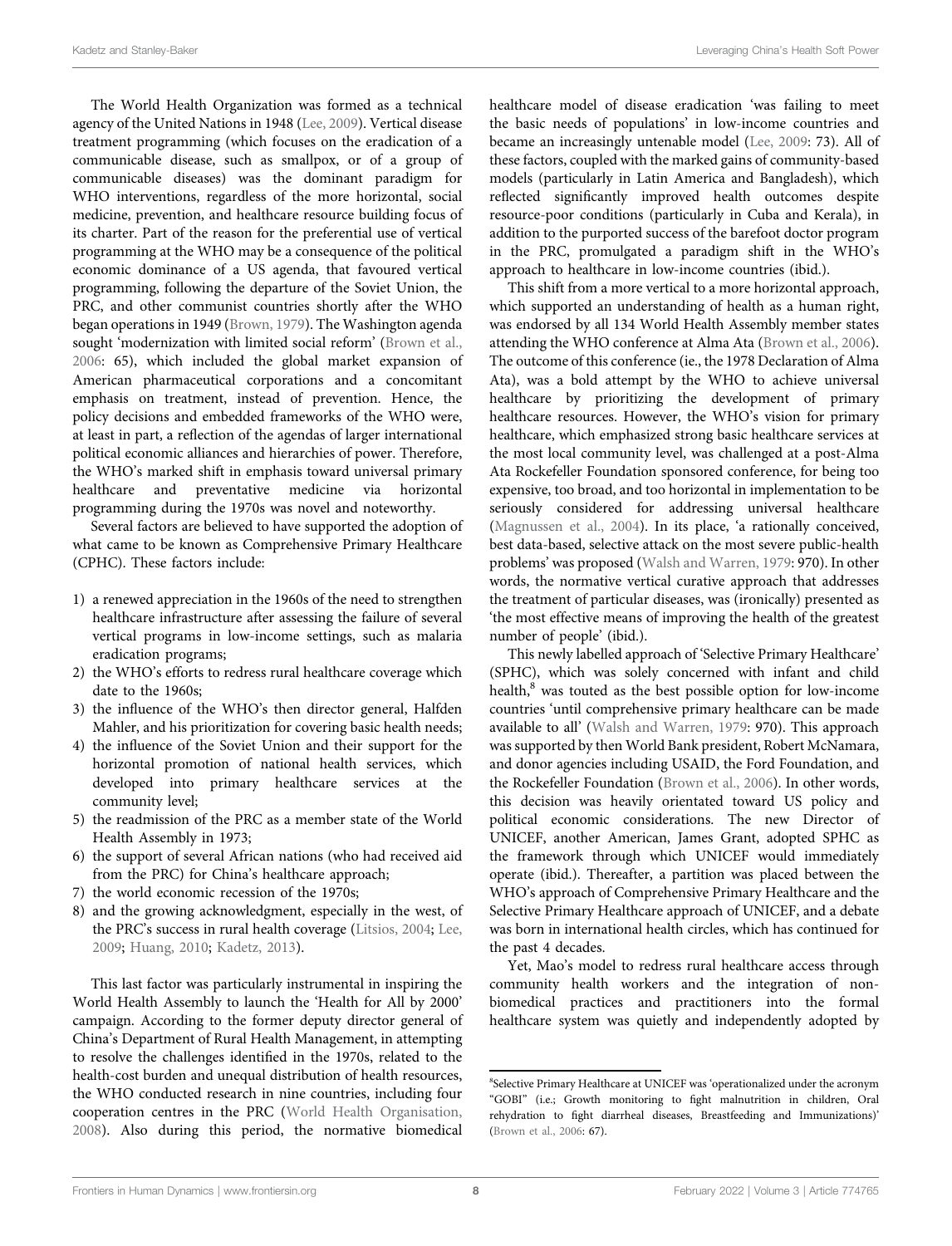several countries after Alma Ata. Hence, even though comprehensive primary healthcare was not ultimately globally adopted, Mao's model of primary healthcare –through integration of non-biomedical practices and practitioners into the biomedical healthcare system– shaped the discourse of healthcare integration, particularly in the WHO.

#### **DISCUSSION**

#### Problematizing the Chinese Model Adopted by the World Health Organization

The adoption of China's model for healthcare integration became an integral component of the Declaration of Alma Ata because of the favourable popular perception of China's success in redressing rural healthcare access via the integration of TCM and biomedicine, and possibly as an outcome of the soft power influence of Sino-African health diplomacy, as well as because of Chinese nationals in positions of power at the WHO at the time. However, as discussed, what the WHO has represented as healthcare integration, is not the integration of various local Chinese medical practices and biomedicine into the state healthcare system, but rather the integration of what was already an integrated system of TCM with biomedicine. The relevance of the WHO using TCM as a model for healthcare integration, whilst not acknowledging that TCM was itself an already integrated medical system, is that it: 1) falsely projects the idea that any non-biomedical practice can be successfully integrated into a national healthcare system, whilst disregarding the fact that few practices may be as systematized and standardized as TCM; 2) may thereby be facilitating the integration of only those non-biomedical practices and practitioners that have been systematized, standardized, and legitimized by biomedicine; 3) makes it appear that integration can be achieved by any nation at any point in time, as comprehensively as the PRC appeared to do, regardless of political and socioeconomic contexts; and 4) reifies integration as only achievable as a top-down process. However, in actual practice, healthcare integration is neither a top-down process solely determined by the state, nor by its biomedical practitioners in positions of authority ([Kadetz,](#page-10-35) [2014](#page-10-35)). Rather, healthcare integration may be best understood as an outcome of the medical pluralism dynamically practised by the lay public. However, in a context, such as Maoist China, where all healthcare practices and practitioners were controlled by the state, top-down integration may be the most accurate description of how integration was carried out in the context of the PRC.

Basing all healthcare integration on the integration of TCM and biomedicine in Maoist China can pose other important challenges when applied to other countries, or even to China today. Firstly, it is imperative to acknowledge that healthcare functions within a given political economy. The formation of TCM and the Barefoot Doctors program was conceived and implemented within an egalitarian–authoritarian socioeconomic system, which may not be easily transferable into other socioeconomic systems.

Secondly, although Mao believed that the integration of Chinese medicine could provide an opportunity to redress

rural health inequities with the human resources that were readily available, he had to overcome marked opposition from biomedical physicians; Chinese medicine practitioners;<sup>9</sup> the Ministry of Health<sup>10</sup> and the early CCP, who originally sought to extinguish traditional medical practices (Lucas,  $1982$ ).<sup>11</sup> Therefore, the rationale for the integration of the various schools of Chinese medicine into TCM could be understood more accurately as a compromise to rectify healthcare disparity within specific political and economic circumstances.

Since healthcare integration in China could not be achieved by complete consensus, coercion and force were employed [\(Rosenthal, 1981](#page-10-37)). This was accomplished on several fronts: 1) Mao took advantage of the nationalistic fervour that had erupted in China since the Treaty of Versailles (1919) and the May Fourth Uprising, which 'catalyzed the political awakening of a society which had long seemed inert and dormant<sup>12</sup> ([Meisner, 1999](#page-10-38): 17); 2) Mao's rhetoric of Chinese medicine, as a 'national treasure' to serve alongside biomedicine, was more the product of a nationalist movement –that included a revival in many of the arts of China– than of any consideration of Chinese medicine's therapeutic value [\(Taylor, 2005](#page-11-2)); 3) Physicians were forced to engage in TCM studies. Those who resisted integration were labelled 'bourgeois', criticized, and/or exiled to distant areas (ibid.); 4) At the onset of the Cultural Revolution, the Ministry of Health was blamed for ignoring rural health. Speaking on the eve of the Cultural Revolution, Mao condemned the Ministry of Health: 'The Ministry of Health serves only 15% of the urban population. It should be renamed the Urban Health Ministry, or the Lords' Health Ministry [...] in medical and health work, put the stress on the rural areas!' [\(Sidel, 1973](#page-10-10): 28). Eventually, the CCP took over complete administration of healthcare in order to facilitate integration; insisting that practitioners of Chinese medicine be placed in biomedical hospitals and clinics [\(Ha°](#page-10-39)[klev, 2005;](#page-10-39) [Rosenthal, 1981\)](#page-10-37); and 5) During the Cultural Revolution, the same social pressures that had previously been directed towards biomedical physicians were now directed with even greater ferocity towards those Chinese medicine practitioners who

<sup>9</sup> For example, many Chinese medicine practitioners were called 'purists' for their rigidity in attempting to ensure the integrity of their system of Chinese medicine and they, like the Ministry of Health, emphasized the importance of maintaining boundaries to guarantee this integrity [\(Taylor, 2005\)](#page-11-2).

<sup>&</sup>lt;sup>10</sup>Despite CCP directives, the Ministry of Health, predominantly composed of graduates from medical colleges, such as the Rockefeller Foundation's PUMC, continued to oppose integration of Chinese and biomedicine throughout the 1950s ([Farquhar, 1994](#page-10-40); [Lampton, 1974;](#page-10-41) [Lampton, 1977\)](#page-10-42). Mao attacked the Ministry for only being concerned with the urban elite, as well as for their sole focus on curative rather than preventative medicine; for over-dependence on the Soviet healthcare model; and for refusal to integrate TCM and biomedicine ([Sidel, 1973](#page-10-10); [Lampton,](#page-10-41) [1974](#page-10-41)).

<sup>&</sup>lt;sup>11</sup>Though according to Farquhar, the CCP has usually been credited with continual support for Chinese medicine in order to maintain 'a coherent historiography of the party' and its influence on medical history (1994: 13).

<sup>&</sup>lt;sup>12</sup>The May Fourth uprising in 1919, was in reaction to the subsequent transfer of land in Shandong that was formerly ceded to Germany and to Japan without Chinese intervention or return to Chinese sovereignty. The May Fourth uprising also validated that a socialist revolution was possible in China ([Miesner, 1999](#page-10-34)).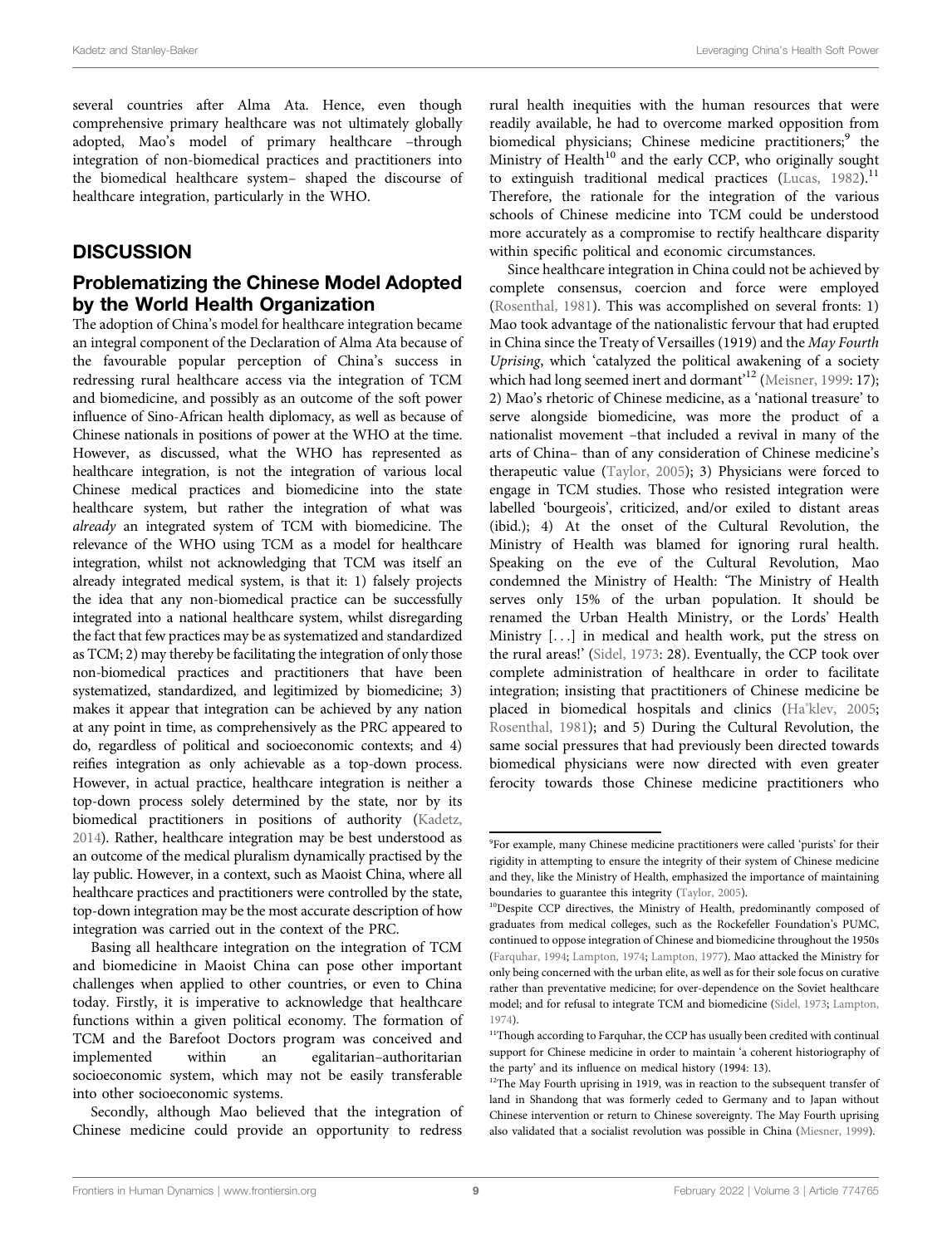sought to maintain autonomy and ideological separation from biomedicine. Classic medical texts were burned. Chinese medicine schools were closed, and classic Chinese medicine practitioners became the object of ridicule or physical attack, with their practices and pharmacies destroyed ([Scheid, 2002](#page-10-43)). The governmental reduction of control and power granted to biomedical physicians and Chinese medicine practitioners, rendering them politically impotent, offers a sharp contrast to the integration achieved in a bottom-up manner from the political agency of, for example, Āyurvedic practitioners in India at approximately the same historical moment ([Leslie,](#page-10-44) [1992](#page-10-44)); a democratic model of integration that was completely overlooked by the WHO.

Finally, Mao's attempt at integration cannot accurately be considered complete healthcare integration. First, [Fang. \(2012\)](#page-10-45) identified that the Barefoot Doctors program was ultimately most successful in educating rural populations to utilize western pharmaceuticals, rather than any integrated combination of therapies. Second, the extent to which non-biomedical practices are integrated in the minds of the public may reveal more about the actual extent of integration. In modern China, TCM has been employed primarily according to perceived best interventions for particular ailments or as an adjunctive therapy with biomedicine ([Scheid, 2002\)](#page-10-43). But, the most important fact, that is often overlooked, is that not only were many local practitioners not integrated into the state medical system, but several types of practitioners were actually prohibited from practising. For example, though herbalists may have been eligible to become barefoot doctors, shamans and diviners were not ([Ha](#page-10-39)°[klev, 2005:](#page-10-39) 6). Immediately, such conditionalities –concerning who may or may not be integrated into the healthcare system– problematizes the representation of Mao's model of integration as a true or complete integration of a country's plural practices and practitioners into the healthcare system. And yet, despite these myriad challenges to China's representation of healthcare integration, and despite the fact that as the WHO was adopting the China model, rural healthcare was being completely disassembled with the demise of the brigade unit after Mao's death; the WHO chose to perpetuate and globalize this model.

# Was the Primary Healthcare Model Attributed to the People's Republic of China, actually an American model in Republican China

Thus far, we have made a fundamental assumption that this model, on which primary healthcare was based, began and ended with Mao. However, such assumptions can be challenged when considering the influence of the west, particularly the U.S., on Chinese healthcare in the Republican Period. The Rockefeller Foundation's John Grant sought 'an organized core of a regionalized system of community healthcare' and envisioned 'health for all' through his China rural program that predated Alma Ata by more than half a century ([Grant, 1919](#page-10-46); [Yip, 1982](#page-11-1): 1,200). As part of this program 'Village Health Workers and paramedics

received short-term training in first aid and hygiene. These health workers were crucial in providing health information and simple curative and preventive services to their fellow villagers' [\(Yip, 1982](#page-11-1): 1,203). This creation of a network of community health systems, with the expectation for community biomedical healthcare, 'formed an important part of the medical legacy that the Communists inherited' (ibid.).

In 1931, plans were made for rural health stations that would provide healthcare at the most local population level possible, using minimally trained village health aides ([Yip,](#page-11-1) [1982](#page-11-1)). By 1934, with the help of John Grant, a functioning health district that consisted of a district health centre encompassing administrative offices, a fifty-bed hospital, a laboratory, and classrooms for training, plus seven subdistrict health stations that served more than seventy-five villages were developed (ibid.). Initiated in 1935, The Rockefeller Foundation's China Rural Health Program ended abruptly in 1937, due to the Japanese invasion of China (ibid.). Yet, it is questionable if this, Rockefeller Foundation program served as the actual model, or at the very least, a precursor to the model adopted first by Mao and later by the WHO. The relevance that this model attributed to China, may, in actuality, have been influenced, and possibly conceived, by others, highlights the central value of representation, which is needed to leverage the face of soft power in the geopolitical arena.

# **CONCLUSION**

The story of how the international and global social capital gained from the export, transfer, and adoption of myriad Chinese healthcare activities has supported China's entry onto the world stage in the late 20th century, raises more questions than answers. Overall, this paper argues that though many of these activities would not be considered to be examples of soft power in and of themselves, their impact can be considered to have played a clear role in enhancing China's soft power and international social capital. This paper has attempted to unpack and critically examine the myriad factors involved in this evolution of soft power, from cultural transfers and migration, to the global export and, in the case of artemisinin, adoption and global scientific acknowledgement of Chinese medical practices, to the adoption of a Maoist model for universal and primary healthcare by the World Health Organization and the assumptions embedded in the WHO's representation of this model. These assumptions resulted from international and domestic political economic forces that can be traced from the early work of the Rockefeller Foundation in China to the need for Mao Zedong to demonstrate the value of communism in China through coercive and enforced resolutions to redress rural healthcare inequalities. Clearly, though often overlooked, the soft power representation of healthcare as an irrefutable gift to the world, as was headlined in Dr. Youyou's Nobel Prize acceptance speech, has proven and continues to prove quite effective for China's rise on the world stage.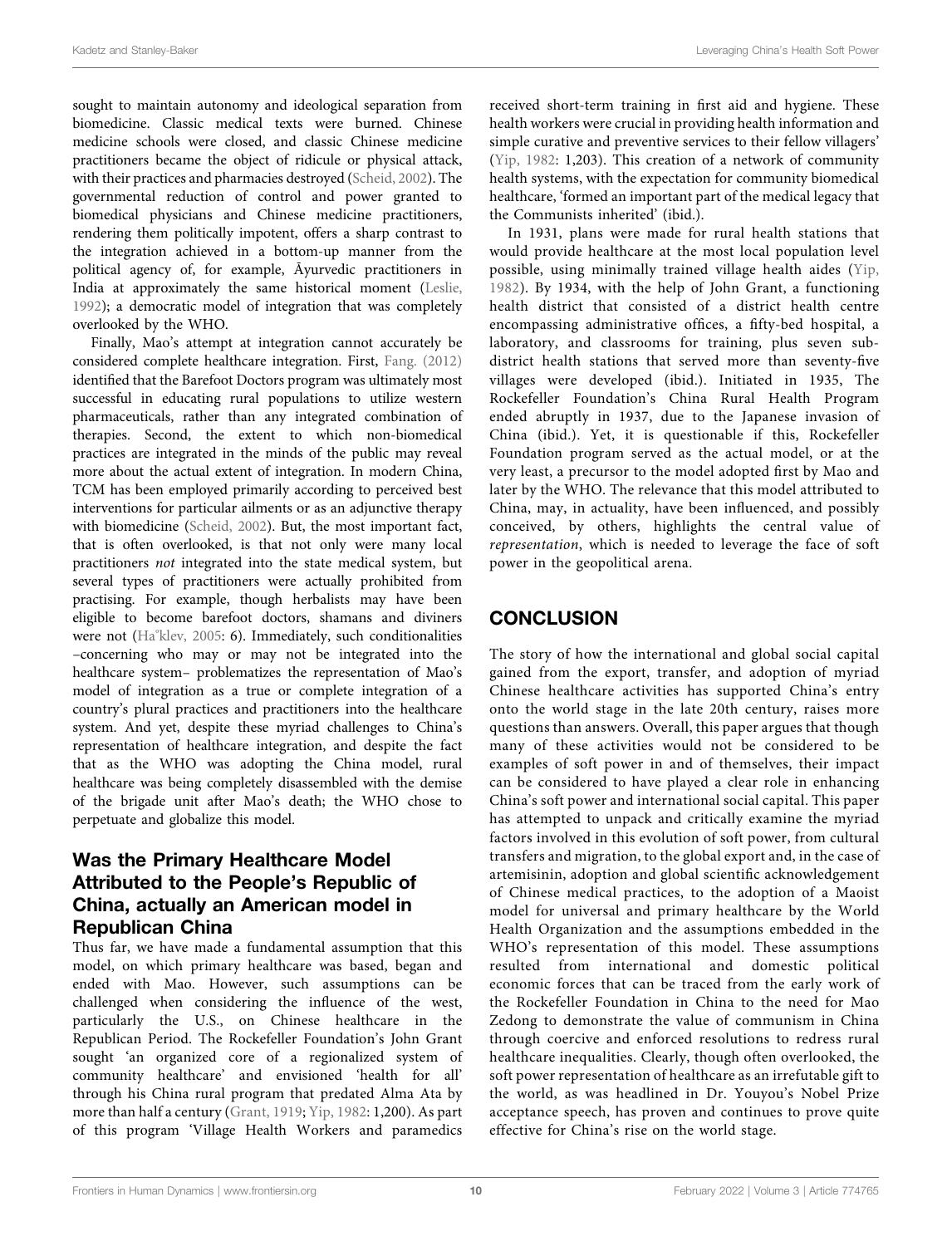## ETHICS STATEMENT

The studies involving human participants were reviewed and approved by Xi'an Jiaotong Liverpool University. All participants provided written or oral informed consent to participate in this study.

# **REFERENCES**

- <span id="page-10-3"></span>Adloff, F., and Mau, S. (2006). Giving Social Ties, Reciprocity in Modern Society. Arch. Eur. Sociol. 47 (1), 93–123. doi:[10.1017/s000397560600004x](https://doi.org/10.1017/s000397560600004x)
- <span id="page-10-27"></span>American Society of International Law (1972). Representation of China within the United Nations System. Int. Leg. Mater. 11 (3), 561–570.
- <span id="page-10-7"></span>Andrews, B. (2014). The Making of Modern Chinese Medicine, 1850–1950. Honolulu: University of Hawaii Press.
- <span id="page-10-8"></span>Andrews, B. (1996). The Making Of Modern Chinese Medicine, 1895–1937, PhD Thesis. University of Cambridge.
- <span id="page-10-16"></span>Armstrong, J. (1997). "The Chinese at the Cape in the DEIC Period, 1652–1795,"in Slave Route Project Conference, Cape Town, October, 1997.
- <span id="page-10-25"></span>Brautigam, D. (2009). The Dragon's Gift: The Real story of China in Africa. Oxford and New York: Oxford University Press.
- <span id="page-10-30"></span>Brown, E. R. (1979). Rockefeller Medicine Men: Medicine and Capitalism in America. Berkeley: University of California Press.
- <span id="page-10-31"></span>Brown, T. M., Cueto, M., and Fee, E. (2006). The World Health Organization and the Transition from "International" to "Global" Public Health. Am. J. Public Health 961, 62–72. doi[:10.2105/ajph.2004.050831](https://doi.org/10.2105/ajph.2004.050831)
- Douglas, M. (1966). Purity and Danger: An Analysis of Concepts of Pollution and Taboo. Abingdon: Routledge.
- <span id="page-10-4"></span>Fan, K. (2007). Dayi jingcheng—Tangdai guojia, xinyang yu yixue [Physicians' Earnest Sincerity—State, Belief and Medicine in the Tang Dynasty] 大醫精誠— 唐代國家 信仰與醫學 Taipei: Dongda tushu gongsi
- <span id="page-10-45"></span>Fang, X. (2012). Barefoot Doctors and Western Medicine in China. Rochester, NY: University of Rochester Press.
- <span id="page-10-40"></span>Farquhar, J. (1994). Knowing Practice: The Clinical Encounter of Chinese Medicine. Boulder: Westview Press.
- <span id="page-10-22"></span>Gergen, K. J., and Gergen, M. M. (1971). "International Assistance from a Psychological Perspective," in Year Book of World Affairs 1971. Editors G. Keeton and G. Schwartzenberger (London: Stevens & Sons), 87–103.
- <span id="page-10-46"></span>Grant, J. (1919). "The Most Efficient Manner in Which the International Health Board May Accomplish its Fundamental Purpose in China," in Midwifery Education, Midwifery Training School, Beijing (Report), Folder 372, Box 45, Series 601, RG1 (Rockefeller Foundation Archives, Rockefeller Archive Center).
- <span id="page-10-19"></span>Guanne, W. (2021). Research on the Overseas Dissemination and Popularization of Chinese Medicine. Trans. Compa. Edu. 3 (1), 55–62. doi:[10.23977/](https://doi.org/10.23977/trance.2021.030110) [trance.2021.030110](https://doi.org/10.23977/trance.2021.030110)
- <span id="page-10-39"></span>Ha°klev, S. (2005). Chinese Barefoot Doctors, a Viable Model Today. Working Paper, IDSC. doi[:10.1163/1568554053148799](https://doi.org/10.1163/1568554053148799)
- <span id="page-10-15"></span>Harley, J. B. (1994). "Cartography in the Traditional East and Southeast Asian Societies," in The History of Cartography 2 Book-2 Chicago: University of Chicago Press.
- <span id="page-10-12"></span>Hsu, E. (2018). "Traditional Chinese Medicine: Its Philosophy, History, and Practice," in The International Encyclopedia of Anthropology. Editor H. Callan (Hoboken, NJ: Wiley), 1–10. doi:[10.1002/9781118924396.wbiea2369](https://doi.org/10.1002/9781118924396.wbiea2369)
- <span id="page-10-33"></span>Huang, Y. (2010). Pursuing Health as Foreign Policy: The Case of China. Indiana J. Glob. Leg. Stud. 17 (1), 105–146. doi[:10.2979/gls.2010.17.1.105](https://doi.org/10.2979/gls.2010.17.1.105)
- <span id="page-10-5"></span>Kadetz, P. (2012). The Representation And Practice Of Healthcare Integration: Alterity and the Construction of Healthcare Integration in the Philippines. PhD thesis (University of Oxford).
- <span id="page-10-24"></span>Kadetz, P. (2013). Unpacking Sino-African Health Diplomacy: Problematising a Hegemonic Construction. St. Antony's International Review 82, 149–172.
- <span id="page-10-35"></span>Kadetz, P. (2014). Colonising Safety: Creating Risk through the Enforcement of Biomedical Constructions of Safety. East Asian Sci. Technol. Soc. 1, 81–106.
- <span id="page-10-11"></span>Kadetz, P., and Perdomo, J. (2011). Slaves, Revolutions, Embargoes, and Needles: The Political Economy of Chinese Medicine in Cuba. Asian Med. Tradition Modernity 61, 95–122. doi[:10.1057/biosoc.2010.43](https://doi.org/10.1057/biosoc.2010.43)

#### AUTHOR CONTRIBUTIONS

The authors confirm being the sole contributors of this work and have approved it for publication. PK conducted the research and drafted the original manuscript. MSB contributed to the editing and revision of the paper, including additions of historical data.

<span id="page-10-41"></span>Lampton, D. (1974). Health, Conflict and the Chinese Political System. Ann Arbor: Center for Chinese Studies, the University of Michigan.

<span id="page-10-42"></span><span id="page-10-29"></span>Lampton, D. (1977). The Politics of Medicine in China. Boulder: Westview Press. Lee, K. (2009). The World Health Organisation (WHO). London: Routledge.

- <span id="page-10-20"></span>Lei, S. H. (2014). Neither Donkey Nor Horse: Medicine in the Struggle over China's Modernity. Chicago: University of Chicago Press.
- <span id="page-10-44"></span>Leslie, C. (1992). "Interpretations of Illness: Syncretism in Modern Āyurveda," in Paths to Asian Medical Knowledge. Editors C. Leslie and A. Young (Berkeley: University of California Press), 177–208. doi:[10.1525/california/](https://doi.org/10.1525/california/9780520073173.003.0009) [9780520073173.003.0009](https://doi.org/10.1525/california/9780520073173.003.0009)
- <span id="page-10-18"></span>Li, Y. (2014). Acupuncture Journey to America: A Turning point in 1971. J. Traditional Chin. Med. Sci. 1 (2), 81–83. doi:[10.1016/j.jtcms.2015.03.001](https://doi.org/10.1016/j.jtcms.2015.03.001)
- <span id="page-10-13"></span>Lin, A. X., Chan, G., Hu, Y., Ouyang, D., Ung, C. O. L., Shi, L., et al. (2018). Internationalization of Traditional Chinese Medicine: Current International Market, Internationalization Challenges and Prospective Suggestions. Chin. Med. 13 (1), 9–6. doi[:10.1186/s13020-018-0167-z](https://doi.org/10.1186/s13020-018-0167-z)
- <span id="page-10-32"></span>Litsios, S. (2004). The Christian Medical Commission and the Development of the World Health Organization's Primary Health Care Approach. Am. J. Public Health 9411, 1884–1893. doi:[10.2105/ajph.94.11.1884](https://doi.org/10.2105/ajph.94.11.1884)
- <span id="page-10-23"></span>Liu, P., Guo, Y., Qian, X., Tang, S., Li, Z., and Chen, L. (2014). China's Distinctive Engagement In Global Health. The Lancet 384 (9945), 793–804. doi[:10.1016/](https://doi.org/10.1016/S0140-6736(14)60725-X) [S0140-6736\(14\)60725-X](https://doi.org/10.1016/S0140-6736(14)60725-X)
- <span id="page-10-36"></span>Lucas, A. (1982). Chinese Medical Modernization: Comparative Policy Continuities 1930s 1980s. NY: Praeger.
- <span id="page-10-6"></span>Ma, Q. (1995). The Rockefeller Foundation and Modern Medical Education in China, 1915–1951. PhD thesis (Case Western Reserve University).
- <span id="page-10-34"></span>Magnussen, L., Ehiri, J., and Jolly, P. (2004). Comprehensive versus Selective Primary Health Care: Lessons for Global Health Policy. Health Aff. 233, 167–176. doi:[10.1377/hlthaff.23.3.167](https://doi.org/10.1377/hlthaff.23.3.167)
- <span id="page-10-2"></span>Mauss, M. (1990). The Gift: The Form And Reason For Exchange In Archaic Societies London: Routledge
- <span id="page-10-38"></span>Meisner, M. (1999). Mao's China and after: A History of the People's Republic. New York: Simon & Schuster.
- <span id="page-10-17"></span>Mohan, G., and Tan-Mullins, M. (2009). Chinese Migrants In Africa As New Agents Of Development? An Analytical Framework. Euro. J. Develop. Res. 21.4, 588–605. doi:[10.1057/ejdr.2009.22](https://doi.org/10.1057/ejdr.2009.22)

<span id="page-10-21"></span>Nobelprize.org (2021). The Nobel Prize. Tu Youyou Facts. Available at: [https://](https://www.nobelprize.org/prizes/medicine/2015/tu/facts/) [www.nobelprize.org/prizes/medicine/2015/tu/facts/](https://www.nobelprize.org/prizes/medicine/2015/tu/facts/)(Accessed April 12, 2021.

Nye, J. (1990). Soft Power. Foreign policy 80, 153–171.

- <span id="page-10-28"></span>Nye, J. (2004). Soft Power: The Means to success in World Politics. NY: Public affairs.
- <span id="page-10-1"></span>Nye, J. (2017). Soft Power: the Origins and Political Progress of a Concept. Palgrave Commun. 3, 17008. doi[:10.1057/palcomms.2017.8](https://doi.org/10.1057/palcomms.2017.8)
- <span id="page-10-0"></span>Rockefeller Foundation (1917). International Health Board Report of 1917. NY: Rockefeller Archive Center.
- <span id="page-10-37"></span>Rosenthal, M. M. (1981). Political Process and the Integration of Traditional and Western Medicine in the People's Republic of China. Soc. Sci. Med. A: Med. Psychol. Med. Sociol. 15, 599–613. doi:[10.1016/0271-7123\(81\)90083-3](https://doi.org/10.1016/0271-7123(81)90083-3)
- <span id="page-10-14"></span>Rotberg, R. I. (editor) (2009). China Into Africa: Trade, Aid, And Influence. Brookings Institution Press.
- <span id="page-10-43"></span>Scheid, V. (2002). Chinese Medicine in Contemporary China: Plurality and Synthesis. Durham: Duke University Press.
- <span id="page-10-9"></span>Scheid, V. (2001). "Shaping Chinese Medicine: Two Cases from Contemporary China," in Innovation in Chinese Medicine. Editor E. Hsu (Cambridge: Cambridge University Press), 370–404.
- <span id="page-10-26"></span>Siddiqi, J. (1995). World Health and World Politics: The World Health Organisation and the UN System. London: Hurst & Co.
- <span id="page-10-10"></span>Sidel, V. W. (1973). Serve the People: Observations on Medicine in the People's Republic of China. New York: Josiah Macy, Jr. Foundation.